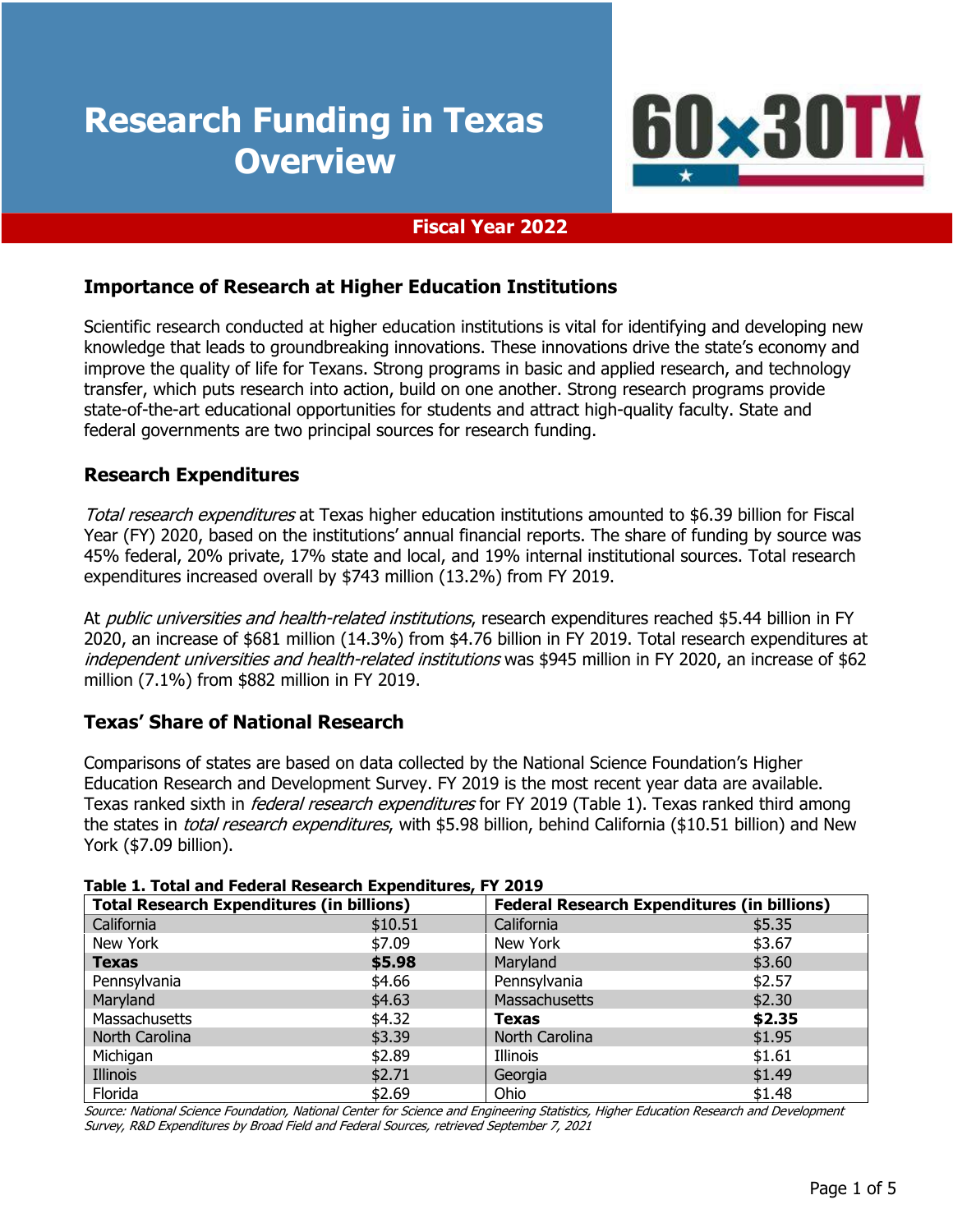## **Texas Research Programs**

Table 2 lists state appropriations for research funds for the 2022-23 biennium, 87th Texas Legislature, 2021.

| <b>Research Funding</b>                                     | <b>Recipients</b>                                                 | FY 2022       | <b>FY 2023</b> |
|-------------------------------------------------------------|-------------------------------------------------------------------|---------------|----------------|
| Texas Research University Fund                              | Research Universities                                             | \$73,537,896  | \$73,537,896   |
| Core Research Support Fund                                  | <b>Emerging Research Universities</b>                             | \$58,555,705  | \$58,555,705   |
| Texas Comprehensive Research<br>Fund                        | Other Non-Research & Non-Emerging<br><b>Research Universities</b> | \$7,136,187   | \$7,136,187    |
| National Research University Fund                           | Eligible Emerging Research Universities                           | \$25,045,556  | \$25,045,556   |
| Texas Research Incentive Program                            | <b>Emerging Research Universities</b>                             | \$16,625,000  | \$16,625,000   |
| Texas A&M University Research<br><b>Institutions</b>        | Service Agencies                                                  | \$243,116490  | \$243,116490   |
| Research Enhancement Fund                                   | <b>Health-Related Institutions</b>                                | \$48,274,986  | \$48,274,986   |
| Performance-Based Research<br>Operation                     | <b>Health-Related Institutions</b>                                | \$107,063,187 | \$107,063,187  |
| Autism Grant Program                                        | <b>Public and Private Institutions</b>                            | \$3,705,000   | \$3,705,000    |
| Non-Formula Funding                                         | Public Universities and Health-Related<br>Institutions            | \$68,345,249  | \$68,345,249   |
| <b>Cancer Prevention and Research</b><br>Institute of Texas | <b>Cancer Research Grants</b>                                     | \$251,353,693 | \$251,369,432  |
| Governor's University Research<br>Initiative                | Distinguished Faculty Recruitment                                 | \$39,969,000  | \$0            |

**Table 2. Texas State Research Funding, 87th Texas Legislature, 2021**

Source: Texas General Appropriations Act 2022-23

Figure 1 shows federal obligations to Texas for research and development in science and engineering and Texas state research funding. State support is shown in billions of dollars from the last nine biennia. State funding includes research funds, research grants, non-formula funding, health-related institution research funds, Texas A&M service agency funds, and the Governor's University Research Initiative. Research funding for the Cancer Prevention and Research Institute of Texas (CPRIT), based on \$2.86 billion in bond proceeds since FY 2010, is not included in Figure 1.



**Figure 1. Federal Obligations for Science and Engineering Research and Development and Texas State Support of Research, by biennium, FY 2006 to FY 2023**

Sources: National Science Foundation, National Center for Science and Engineering Statistics, Survey of Federal Science and Engineering Support to Universities, Colleges, and Nonprofit Institutions, retrieved September 2021, for federal obligations; the Texas General Appropriations Act 2022-23 for state support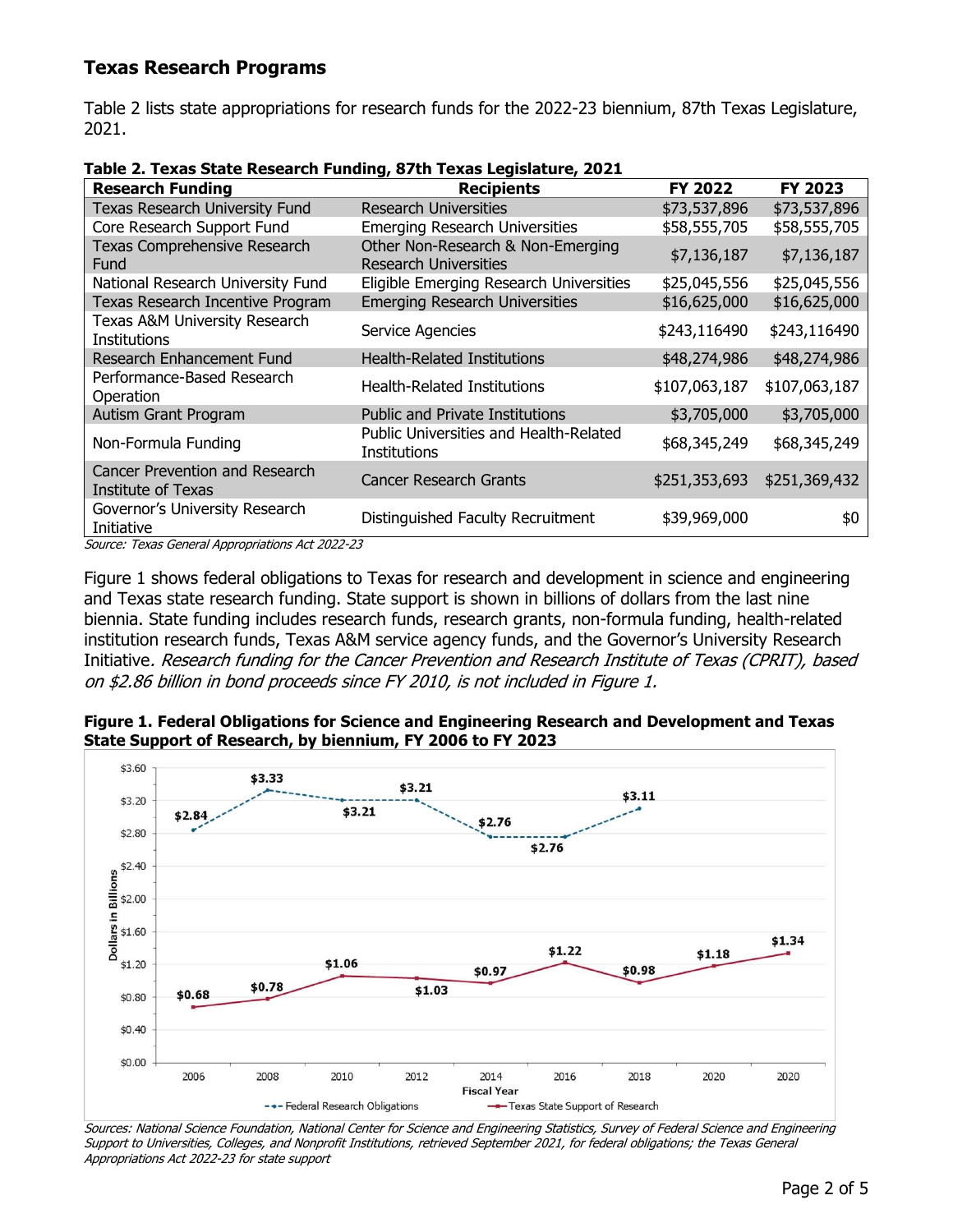# **Texas Research University Fund (TRUF)**

In 2015, the Texas Legislature created the TRUF to provide funds to the two Texas research universities with total research expenditures greater than \$450 million (Texas Education Code, Section 62, Subchapter C). The TRUF allows institutions to support faculty to ensure excellence in instruction and research. The distribution of funds is based on a three-year average of total research expenditures. The average annual funding, over eight years, is \$31.7 million for The University of Texas at Austin and \$39.1 million for The Texas A&M University.

Historical note: TRUF replaced the Texas Competitive Knowledge Fund (TCKF), established in 2007 and in place until 2015. TCKF supported the two research universities and up to six emerging research universities with average total research expenditures over \$50 million.

## **Core Research Support Fund (CRSF)**

The CRSF, created in 2015, provides funds to Texas emerging research universities in Texas (Texas Education Code, Chapter 62, Subchapter F-1). CRSF funding is a set formula allocation for the support and maintenance of educational and general activities that promote increased research capacity, including research and student services. The allocation is based equally on total and restricted research expenditures. The Texas Higher Education Coordinating Board (THECB) Standards and Accounting Methods (SAMs) guides the reporting of restricted research expenditures. The THECB convenes the Restricted Research Committee annually for a transparency review of restricted research awards. Additionally, the universities report annually how they use the funds. The CRSF will provide \$58.6 million annually to the eight emerging research universities over the current biennium (FY 2022-23).

## **Texas Comprehensive Research Fund (TCRF)**

The TCRF, created in 2015, provides funds to Texas public institutions that are neither research nor emerging research universities (Texas Education Code, Chapter 62, Subchapter E). TCRF funding is a set formula allocation for the support and maintenance of educational and general activities that promote increased research capacity, including research and student services. The allocation is based on restricted research expenditures. Universities report annually how they use the funds. The TCRF will provide \$7.1 million annually to 24 institutions over the current biennium (FY 2022-23).

Historical note: The CRSF and TCRF replaced the Research Development Fund (RDF), established in 2003 and first funded in FY 2006. The RDF replaced the University Research Fund and the Texas Excellence Fund, both established in 2001. Using a formula based on restricted research expenditures, the RDF supported all public universities, except The University of Texas at Austin and The Texas A&M University.

## **National Research University Fund (NRUF)**

The NRUF, created in 2009, provides funds to Texas eligible emerging research universities (Texas Education Code, Chapter 62, Subchapter G). The NRUF is a dedicated funding source (endowment) that provides support to enable emerging research universities to achieve national prominence as major research universities. An institution must meet legislatively specified benchmarks to become eligible for funds. Eligibility is limited to the institutions designated as emerging research universities that have more than \$45 million in restricted research expenditures. Texas Tech University and the University of Houston achieved NRUF eligibility in FY 2012. The University of Texas at Dallas achieved eligibility in FY 2018 and The University of Texas at Arlington qualified in FY 2021. Over the last ten years, the average annual funding per institution was \$8.1 million.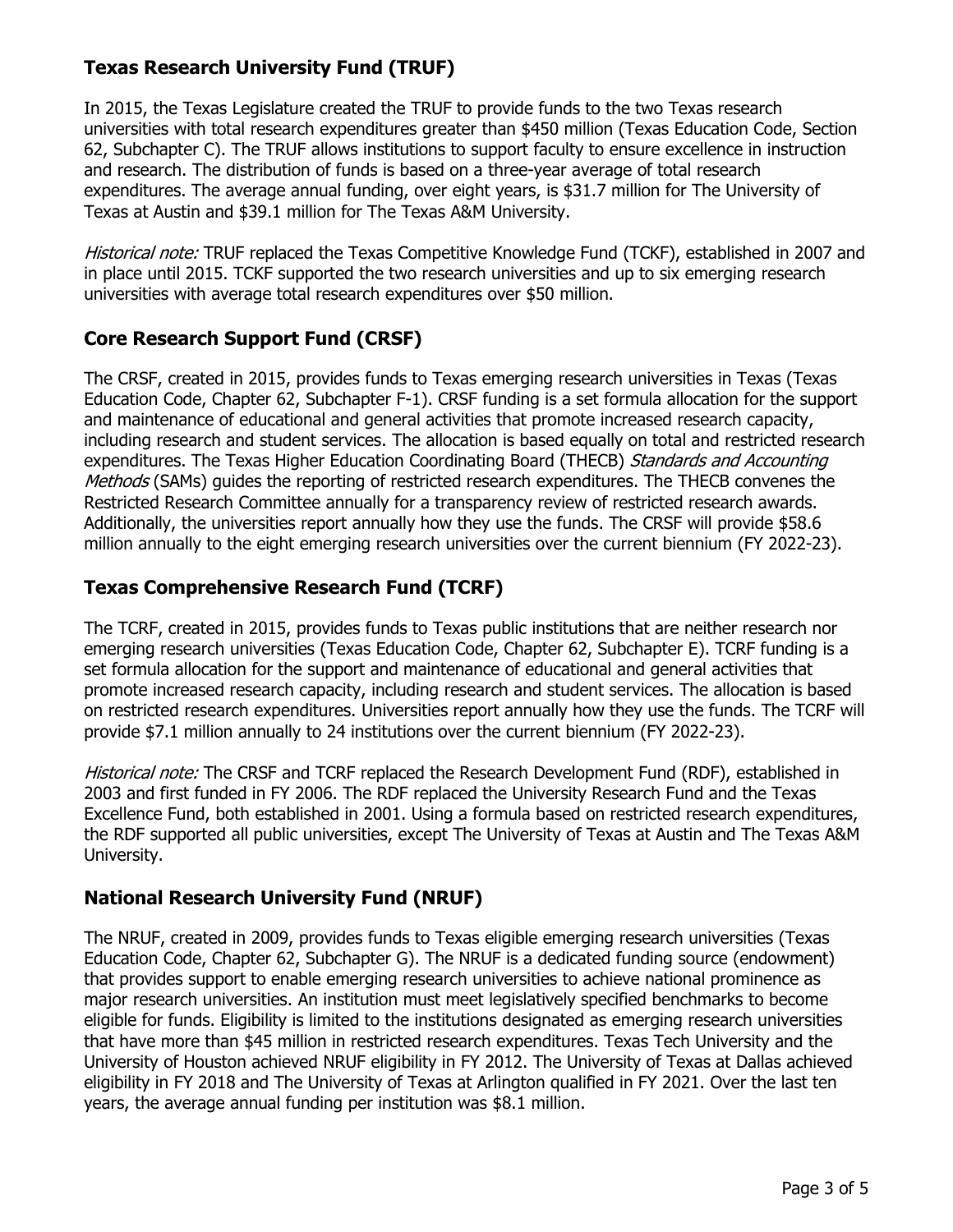# **Texas Research Incentive Program (TRIP)**

The TRIP, created in 2009, provides matching funds to assist emerging research universities in leveraging private gifts for the enhancement of research productivity and faculty recruitment (Texas Education Code, Chapter 62, Subchapter F). Matching funds are awarded based on private gifts and endowments to enhance research activities. From FY 2010 through FY 2021, the TRIP provided a total of \$361 million in matching funds to institutions.

## **Research Enhancement Fund**

In FY 2022 and FY 2023, health-related institutions receive Research Enhancement Funds of \$1.4 million in base funding plus formula-allocated funds of 0.93% of their research expenditures as reported to the THECB (General Appropriations Act 2021, Article III, Special Provisions Relating Only to State Agencies of Higher Education, Section 27.3, and Article IX, Section 17.47). The Research Enhancement Fund provided annual funding of \$48 million to 13 health-related institutions in FY 2022 and FY 2023.

## **Performance-Based Research Operation**

The Texas A&M University Health Science Center, Texas Tech University Health Sciences Center, The University of Texas Health Science Center Houston, The University of Texas Health Science Center San Antonio, The University of Texas Southwestern Medical Center, and the University of North Texas Health Science Center received this formula-driven annual funding of a combined \$107 million in FY 2021 and FY 2023 to enhance research capacity, assist the institutions in leveraging research grants and gifts, and support expansion of the institution's research operations. The formula for funding includes a base match according to the average annual research expenditures and a tiered performance incentive match according to increased expenditures over the previous biennium.

## **Autism Research Program**

In 2015, the Texas Legislature established funding to provide grant support for autism research centers at public and independent institutions of higher education that provide evidence-based behavioral services and training (General Appropriations Act 2021, Article III, Higher Education Coordinating Board, Strategy G.1.2, Section 44). The grant program awards funding through a competitive process, and the THECB annually reports to the Legislature on the effectiveness of each funded program.

## **Cancer Prevention and Research Institute of Texas (CPRIT)**

In November 2007, and again in 2019, Texas voters passed amendments to the Texas State Constitution creating the CPRIT (Texas Health and Safety Code Chapter 102). The bonds are set at a combined \$6 billion, with a \$300 million funding limit per year. The CPRIT implements the Texas Cancer Plan, aimed at finding a cure for cancer. Grants are distributed to institutions and medical research facilities for cancer research, therapies, protocols, cancer prevention, and control programs. CPRIT grant recipients must have funds in place for the grant subject area of at least one-half of the grant amount. The first grants were awarded in FY 2010, and since then, a total of \$2.86 billion has been spent through 1,679 awards (FY 2021).

## **Governor's University Research Initiative (GURI)**

The GURI, created in 2015, awards matching grants to public universities and health-related institutions to assist in recruiting distinguished researchers, such as Nobel laureates and National Academy members, from institutions outside of Texas (Texas Education Code, Chapter 62, Subchapter H). The purpose is to enhance Texas national and global economic competitiveness. The Texas Economic Development and Tourism Office, within the Office of the Governor, administers the fund.